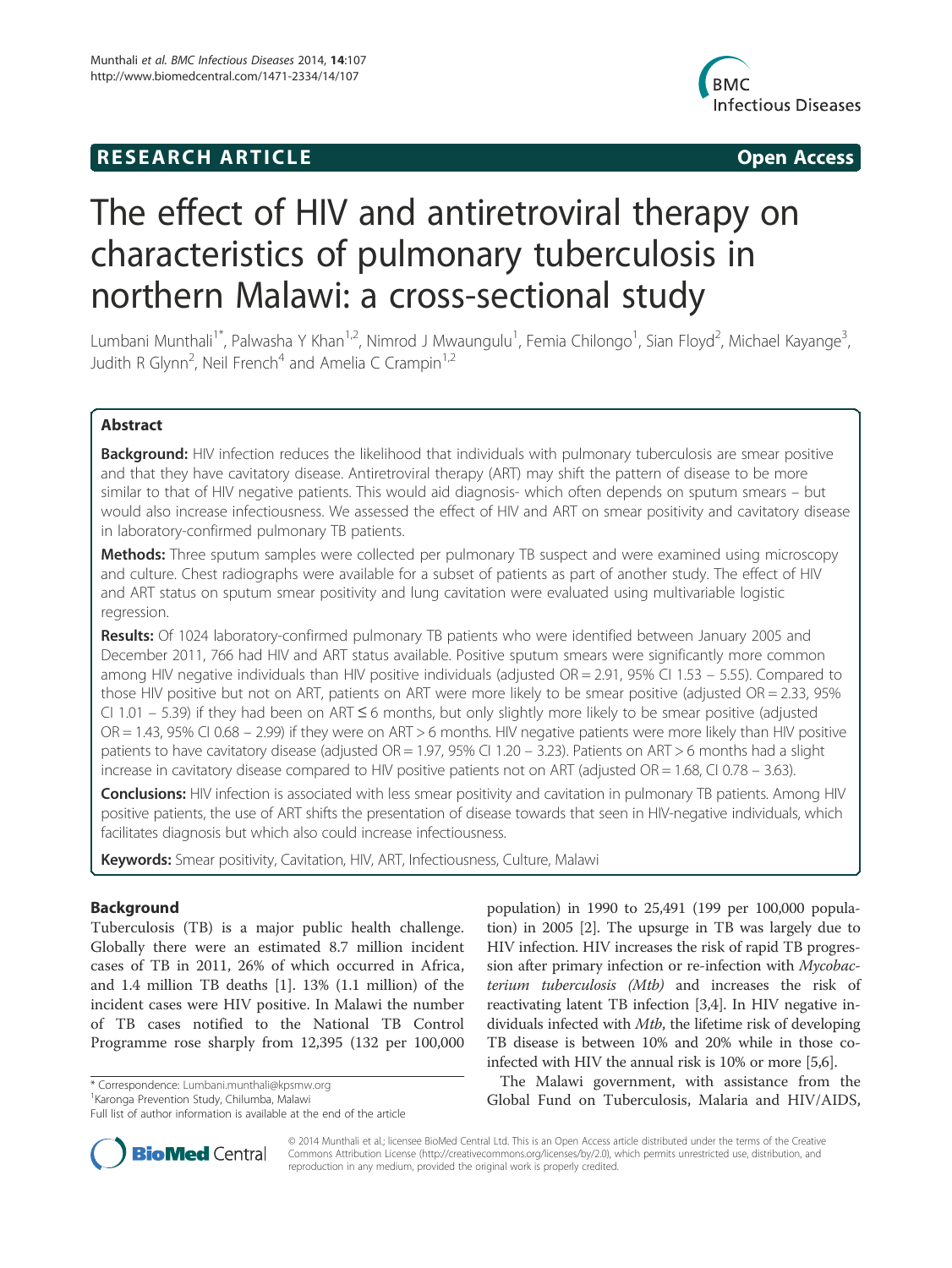started provision of antiretroviral therapy (ART) to HIVinfected eligible individuals in 2004. By mid-2006 there were 94 facilities providing ART and the total number of patients alive and on ART was 41,549 [7]. The provision of ART has been widely scaled up including the introduction of "Option B+" in Malawi in July 2011 with which all HIV-infected pregnant and breastfeeding women are started on lifelong ART regardless of clinical or immunological stage. By the end of 2012 there were 651 static ART sites and 585 sites providing Option B+ and a total of 404,905 HIV-infected individuals on ART [8]. Since the introduction and rolling out of ART in Malawi TB notification rates have started to decline, with 25,491 (199 per 100,000 population) in 2005, 23,929 (171 per 100,000 population) in 2008, 22, 674 (157 per 100,000 population) in 2009 and 21,092 (142 per 100,000 population) in 2010 [2]. In HIV-infected individuals, ART reduces the incidence of TB, although rates remain higher than in HIV negative patients [9-11].

Sputum smear microscopy has been the backbone for the diagnosis of pulmonary TB in most low-income countries because of its low cost, and is directly related to infectiousness [12-14]. Due to paucibacillary pulmonary disease in patients infected with HIV, the use of smear microscopy in the diagnosis of pulmonary TB is not ideal, although widely used [14]. In HIV-infected, immunocompromised individuals, lung cavitation is less frequent because the defective specific cell-mediated immune response reduces the ability to mount a granulomatous response to *Mtb* [15,16].

ART is widely used and has significantly improved the prognosis of HIV-infected patients. The objective of this study is to assess the effect of HIV and ART on the presence of smear positivity and cavitation at diagnosis of laboratory-confirmed pulmonary TB, and to understand if ART may affect infectiousness of HIV positive TB patients.

## Methods

## Study setting

Karonga district is situated in northern Malawi and has a population of approximately 300,000 [17]. The district has a district hospital and several health centres. The Karonga Prevention Study has been conducting research on tuberculosis in the district since 1988. Pulmonary TB cases were identified through enhanced passive surveillance: individuals with a cough of at least two weeks visiting health facilities within the district were investigated for pulmonary TB. Individuals were also identified by community screening in the context of other related research studies, but this practice yielded few cases. Individuals suspected of having pulmonary TB were asked to submit three sputum specimens, one collected on-the- spot, a second early morning specimen and a third specimen collected on-thespot at the time of delivery of the second specimen, as per Malawi National TB Programme guidelines [18,19].

#### Laboratory methods

Sputum smear examination was performed at the research project laboratory using fluorescence microscopy with auramine staining, with confirmation of positive smears by light microscopy using Ziehl-Neelsen (ZN) stain. All sputum specimens were then cultured using Lowenstein- Jensen solid media [20]. Cultures suggestive of TB were sent to the National Mycobacterium Reference Laboratory (Health Protection Agency) in the UK for species confirmation and drug sensitivity testing.

### Case definition

A pulmonary TB case was defined as being laboratory confirmed if at least one sputum smear or culture was positive. Those with no positive culture and only a single scanty smear (<10 acid-fast bacilli per 100 High Powered Fields) were excluded.

### Study population, data collection and statistical methods

All confirmed pulmonary TB cases in Karonga District aged ≥15 years and diagnosed between January 2005 and December 2011 were included in the study. After written informed consent, study participants were interviewed using a standard structured questionnaire. In individuals aged <18 years a written informed consent was obtained from their parents or guardians at the time of the interview. Patients were asked about sociodemographic characteristics and history of previous TB.

Chest radiographs were available for a group of patients, most of whom were enrolled in immunological studies. The objective of these studies was to develop a rapid, sensitive, and affordable biological marker (genomic or proteomic) for diagnosis of TB. Inclusion criteria for immunological studies included: willingness to undergo an HIV test and give a venous blood sample, and aged 18 years or over. Exclusion criteria were a past history of cancer, taking steroids in the past 6 months, pregnancy and diabetes: few individuals were excluded for these reasons. Radiographs were independently reviewed by a chest physician or a radiologist following a standardised format that assessed the presence of cavitation, parenchymal consolidation, pleural effusion, miliary pattern infiltrates and other radiological abnormalities. These readers were blinded to the HIV and ART status of the patients. They were also blinded to the diagnosis of the patient, which was possible because they were also reviewing chest radiographs for individuals with illnesses other than TB.

Pulmonary TB patients were pre and post-test counselled for HIV by trained counsellors. After interview and if written consent was given blood was taken. In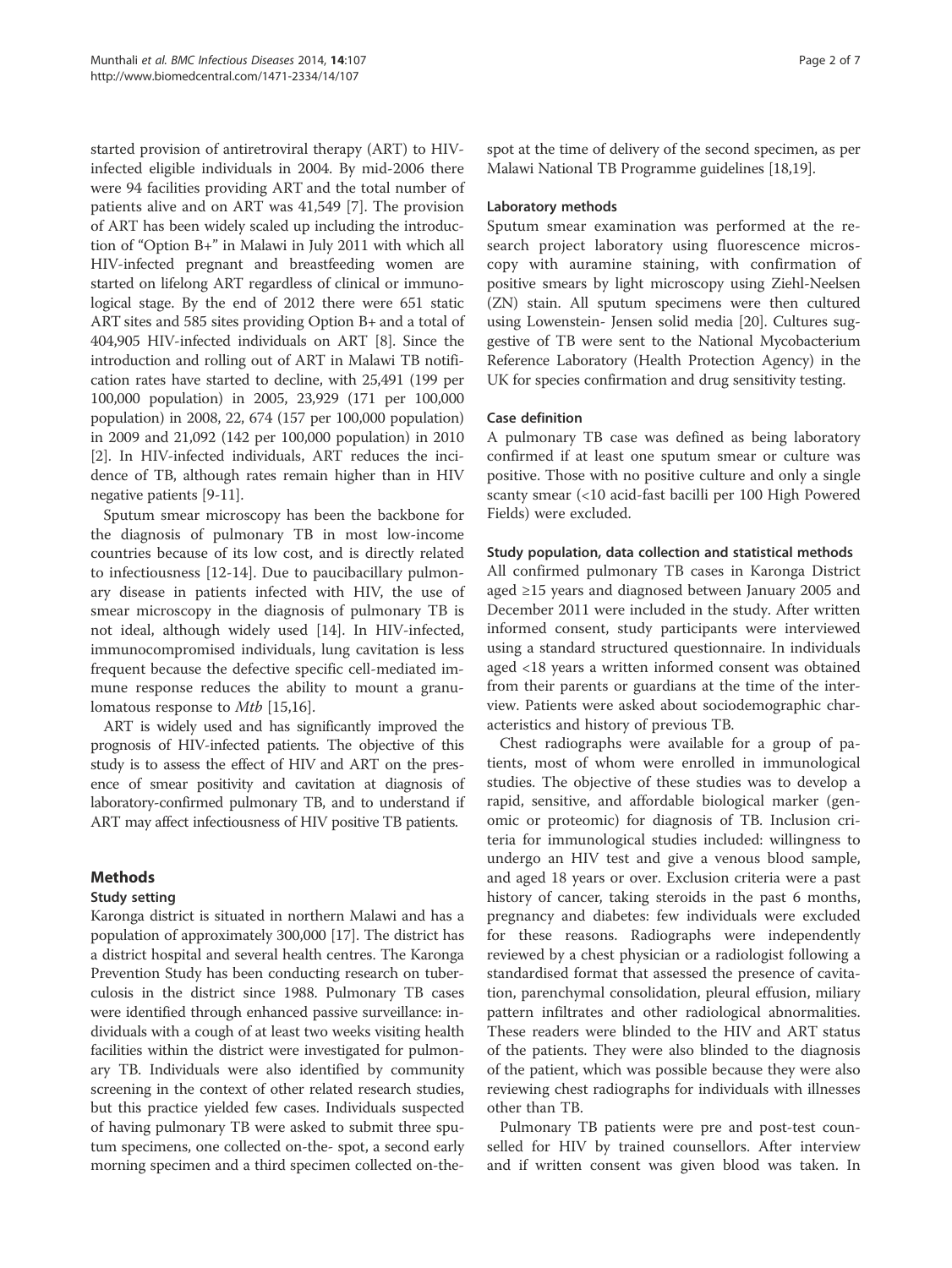2005 – 2007, HIV testing was done using ELISA (Vironostika; Organon Teknika, Cambridge, UK) and particle agglutination test (Edgeware modification of the Serodia). Positives were confirmed using a further ELISA (Wellcozyme Wellcome Diagnostics, Dartford, UK or Enzygnost, Behring, Marburg, Germany) and particle agglutination test assay (Serodia, Fujirebio Inc, Tokyo, Japan). Samples giving discrepant results were repeated in duplicates using the same two tests. From 2007, HIV testing was done using Determine (Abbot Japan Co, Tokyo, Japan). Positives were confirmed using Uni-Gold (Trinity Biotech plc, Bray, Ireland). For any discrepant results Bioline (Standard Diagnostics, Giheung-gu, Korea) was used. Patients who were known to be HIV positive at the time of TB diagnosis were asked about ART use. Free ART was available in the District from 2005. As well as patients' self-reports, information on ART use was collected from patient-held "health passports" which record details of treatments. Further data on ART usage was also available from linked studies in local ART clinics, which involve identifying patients on ART, if they give consent.

Statistical analysis was performed using STATA 11© software (StataCorp, TX, USA). Patients were grouped as 'not on ART', 'on ART ≤6 months', 'on ART >6 months' or 'HIV negative'. Duration on ART was included to differentiate the effect of prolonged improved immune function from the early period in which TB could result from unmasking or continued poor immunity [21]. The main analysis was restricted to pulmonary TB cases with known HIV status. The effects of HIV and ART status were evaluated using multivariable logistic regression with sputum smear positivity (among 766 study participants) and cavitation (among a subset of 310 study participants) as the outcome variables.

The data were derived from studies approved by the Malawi National Health Sciences Research Committee which is the local ethics committee and the Ethics Committee of the London School of Hygiene & Tropical Medicine.

## Results

#### Characteristics of the study population

There were 1642 cases of TB aged ≥15 years registered in the 7 year period from January 2005 to December 2011. Of the 1642 TB cases, 1024 (62%) were pulmonary with laboratory confirmation, and of these, 766 (75%) had known HIV status and were included in the analysis (Figure 1). This included 689 (90%) who were culturepositive.

Those with unknown HIV status were older than patients with known HIV status but there was no evidence for other differences in terms of gender or socioeconomic status. There were differences in age, sex and socio-economic characteristics between HIV negative

and HIV positive patients. HIV negative patients were older, more commonly male, more likely to be farmers and to have received less education. Previous TB was more common in HIV positive patients, particularly those who had been on ART for more than 6 months.

Table 1 shows the prevalence of smear positivity and lung cavitation by patient characteristics among pulmonary TB cases. Of the 766 cases, 368 (48%) were female. The prevalence of HIV infection was high, with 475 (62%) of the 766 TB cases being HIV positive. Of the 475 patients with HIV infection 191 (40%) had initiated ART by the time they were diagnosed with TB.

Chest radiographs were available for 310 (40%) of the 766 patients. A higher proportion of HIV negative patients had chest radiographs, and these were slightly more common in men, but there was no evidence that having a chest radiograph was associated with age, or socio-economic status of the study participant.

#### Smear positivity and cavitation

Overall, 691 (90%) of the 766 patients had at least one sputum smear positive for acid-fast bacilli, and 158 (51%) of the 310 patients with X-rays had evidence of cavitation (Table 1). The proportion smear positive was higher in HIV negative patients (95%) than in HIV positive patients (88%). Among those who were HIV positive, the proportion smear positive was highest for those on ART for less than 6 months (93%) and lowest in those not on ART (85%). Cavitation was more common in the HIV negative (59%) than in those who were HIV positive (44%). It was present in 54% of those on ART for >6 months and 40% of those not on ART.

Table 2 shows the association between HIV and ART status with sputum smear positivity and cavitation. After adjusting for age and sex the association between HIV status and smear positive pulmonary TB remained. HIV negativity was associated with nearly three times increase in the odds of smear positivity compared to HIV positive patients (adjusted OR = 2.91, 95% CI 1.53 - 5.55). HIV positive patients on ART ≤6 months had more than twice the odds of being smear positive compared to the HIV positive not on ART (adjusted  $OR = 2.33$ , 95% CI 1.01 – 5.39) while those on ART >6 months had nearly one and half times the odds of smear positivity (adjusted  $OR =$ 1.43, 95% CI 0.68 – 2.99).

After adjusting for age and sex, HIV negativity was associated with nearly twice the odds of cavitation of those who were HIV positive (adjusted  $OR = 1.97$ , 95% CI 1.20 – 3.23). HIV positive individuals who were on ART > 6 months had more than one and half times increase in the odds of cavitation as compared to HIV positive patients not on ART (adjusted  $OR = 1.68$ , CI 0.78 – 3.63). Adjustment for other possible confounders (history of TB, level of education and occupation) made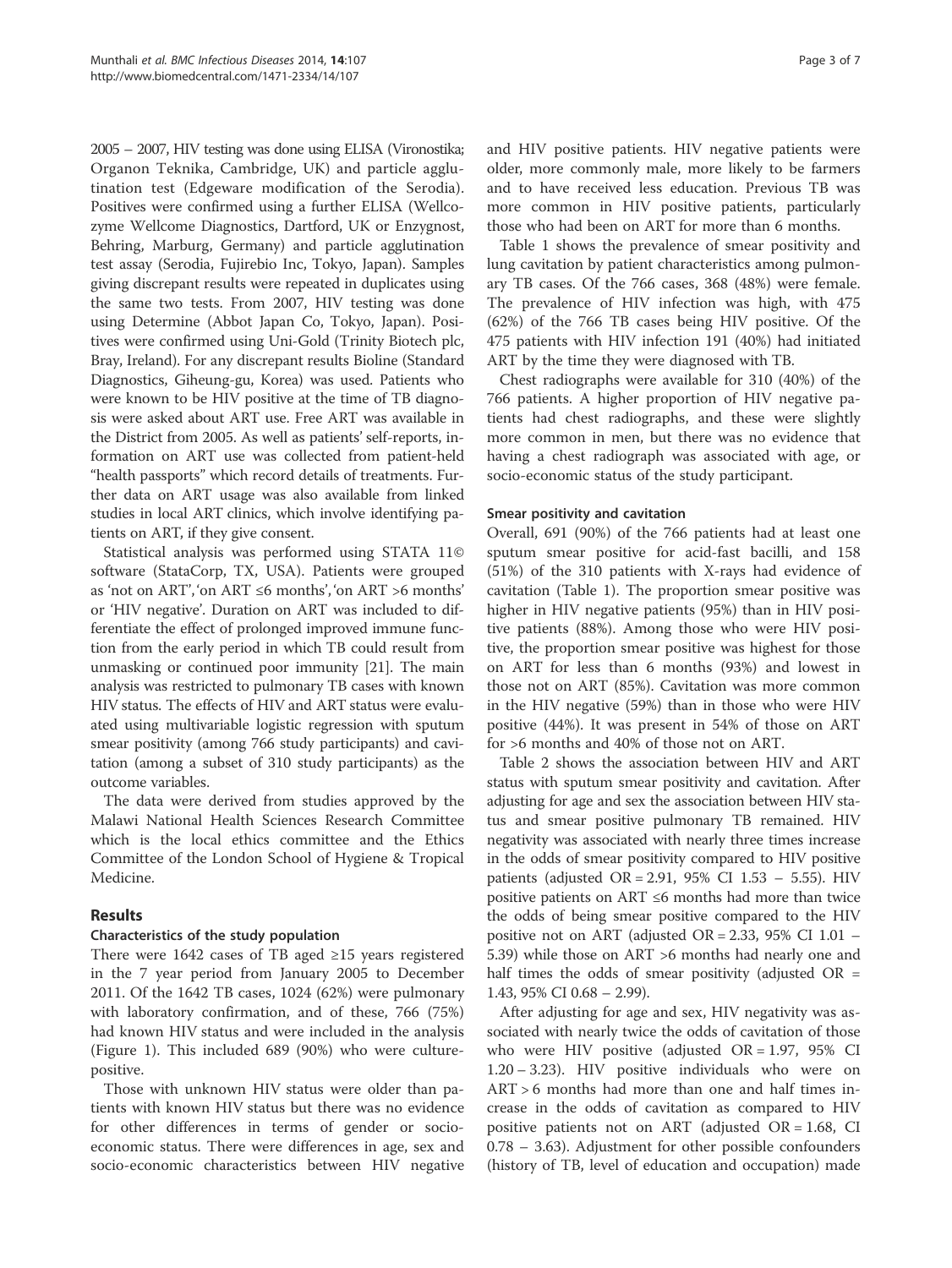

little difference to the results for smear positivity or cavitation.

## Discussion

This study shows that smear positivity and radiological changes in laboratory confirmed TB patients diagnosed in a rural northern Malawian population were affected by the individual's HIV and ART status. HIV-infected individuals were significantly less likely to have positive sputum smears and lung cavitation than those who were HIV negative, as found elsewhere [6,22]. ART appears to increase smear positivity and cavitation in HIV positive individuals although the proportions remained lower than in HIV negative individuals.

Many studies have looked at ART and its effect on survival in HIV-infected individuals [23,24]. Fewer studies have described the role of ART in the evaluation of people suspected of having TB [25]. Tiffany et al. found that among HIV positive TB patients in the US those who were diagnosed in the late ART era were more likely to have a positive smear compared to those diagnosed in the early ART era [26]. A study in Italy found that cavitation was more common in HIV infected TB

patients who were on ART compared to those not on ART [27]. Sharma et al. in India showed that HIV positive individuals with a moderate functional immune system diagnosed with pulmonary TB had sputum smears that were more likely to be positive for acid fast bacilli than those with higher levels of immunosuppression [28].

The positive association between ART and smear positivity and cavitation suggests that ART may play a role in shifting the disease pattern towards a more typical appearance, similar to that found in HIV negative individuals due to restoration of immune function. An increasing proportion of HIV–infected TB patients are likely to present with a laboratory confirmed TB diagnosis or a typical radiographic appearance on a chest radiograph. The introduction of ART among HIV–infected individuals co-infected with TB could be one of the most important factors in modifying the clinical presentation of TB disease in HIV infected individuals. Advanced HIV disease is known to be associated with lower rates of sputum smear positivity and therefore less infectivity [29]. In this new era in which many countries have scaled up ART delivery, ART could result in increased infectiousness of an individual as improved immune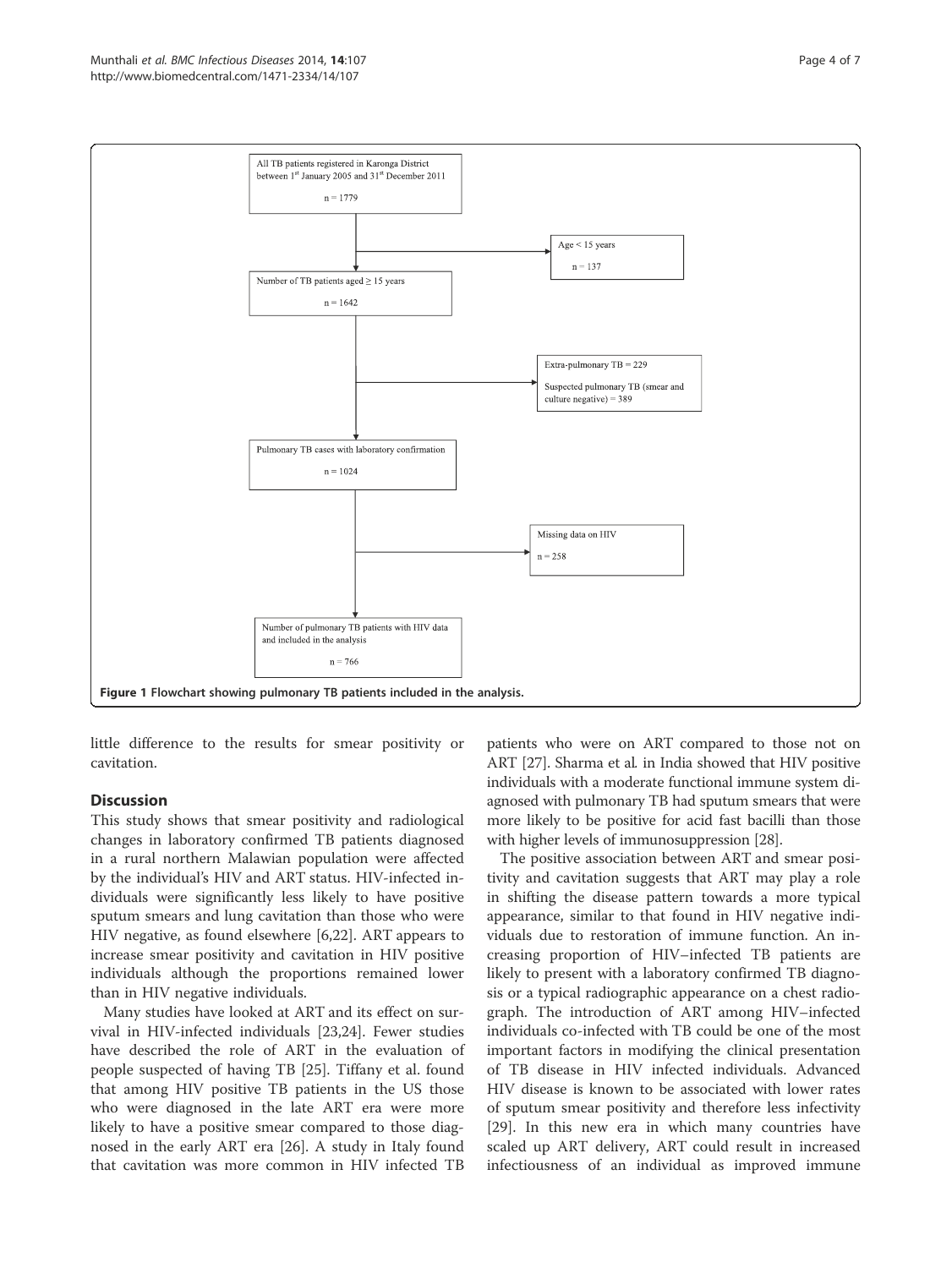Table 1 Prevalence of sputum smear positivity and cavitation by patient characteristics among pulmonary TB patients

|                                    | Smear positive | Cavitation    |  |
|------------------------------------|----------------|---------------|--|
| Characteristic                     | n/N (%)        | $n/N$ (%)     |  |
| Overall                            | 691/766 (90%)  | 158/310 (51%) |  |
| HIV status                         |                |               |  |
| HIV positive                       | 416/475 (88%)  | 72/164 (44%)  |  |
| HIV negative                       | 275/291 (95%)  | 86/146 (59%)  |  |
| <b>ART</b> status                  |                |               |  |
| HIV positive not on ART            | 242/284 (85%)  | 34/84 (40%)   |  |
| HIV positive on ART $0 - 6$ months | 93/100 (93%)   | 16/39 (41%)   |  |
| HIV positive on ART >6 months      | 81/91 (89%)    | 22/41 (54%)   |  |
| History of previous TB             |                |               |  |
| No                                 | 606/668 (91%)  | 140/279 (50%) |  |
| Yes                                | 82/91 (90%)    | 18/30 (60%)   |  |
| Age (years)                        |                |               |  |
| $15 - 29$                          | 175/185 (95%)  | 47/81 (58%)   |  |
| $30 - 44$                          | 331/368 (90%)  | 68/142 (48%)  |  |
| $45 - 59$                          | 133/152 (88%)  | 31/59 (53%)   |  |
| $\geq 60$                          | 52/61 (85%)    | 12/28 (43%)   |  |
| Sex                                |                |               |  |
| Male                               | 365/398 (92%)  | 92/175 (53%)  |  |
| Female                             | 326/368 (89%)  | 66/135 (49%)  |  |
| Education                          |                |               |  |
| Never or lower primary             | 187/206 (91%)  | 41/78 (53%)   |  |
| Higher primary                     | 306/339 (90%)  | 76/134 (57%)  |  |
| Secondary                          | 107/113 (95%)  | 25/47 (53%)   |  |
| Tertiary                           | 76/91 (84%)    | 13/44 (30%)   |  |
| Occupation                         |                |               |  |
| Farmer                             | 349/387 (90%)  | 86/156 (55%)  |  |
| Professional                       | 60/67 (90%)    | 7/29 (24%)    |  |
| Skilled manual                     | 86/90 (96%)    | 20/41 (49%)   |  |
| Unskilled                          | 108/122 (89%)  | 26/46 (57%)   |  |
| Small trader                       | 68/78 (87%)    | 12/26 (46%)   |  |

status shifts towards sputum smear positivity. With the move towards integrated HIV/TB care, the potential for transmission of M. tuberculosis in clinic settings is increased. WHO has recommended implementation of TB infection control measures, especially in healthcare facilities providing HIV care. These measures include a TB infection control plan comprised of managerial (e.g. use of building space, on-going TB surveillance of healthcare workers); administrative (e.g. triage to identify people with TB symptoms, separation of infectious cases, reduction of waiting times); environmental (e.g. maximising ventilation

systems) and personal protection measures (e.g. use of N95 particulate respirators by healthcare workers) to reduce nosocomial TB transmission. Individuals living with HIV should be provided with ART and isoniazid preventive therapy if eligible [30].

In the study 25% of eligible study participants had unknown HIV status. This should not affect the comparisons of HIV positive and negative individuals, and since those with unknown status had similar socio-demographic characteristics as those with known status it should not affect generalisability of the results. The high proportion smear positive in this study may be partly attributed to restriction of the study to those who were smear or culture positive, and to examining smears in a research environment using fluorescence microscopy, which may not be readily available under routine health services and which has been shown to be more sensitive than ZN microscopy [19]. CD4 cell counts were not routinely available so we were unable to explore how the immune status affected the smear status. Although some patients self-reported their ART status, the availability of data from health passports and ART registered patients in the district is likely to have minimised misclassification.

Only 310/766 (40%) of the pulmonary TB cases had chest radiographs. Some of the patients probably had missing radiographs because they had died before a radiograph could be taken. Since chest radiographs were mainly done in individuals eligible for immunological studies, which excluded pregnant women and individuals taking steroids or suffering from diabetes or cancer, this could have affected generalisability of the results, but only 14 (1.8%) of the laboratory-confirmed pulmonary TB patients with known HIV status were excluded from immunological studies based on these criteria. Although there were some differences in gender and HIV prevalence between those who had a radiograph and those who did not, there was little difference by age, socio-economic status or clinical presentation.

The sample size for this analysis was small so there was limited power to investigate effects by duration of ART. Some patients might have had active subclinical disease at the time of ART initiation and presentation of symptomatic disease might have arisen from ART-induced restoration of an immune reaction against M. tuberculosis (unmasking) [21]. There is a suggestion that cavitation was more common later, which would be expected with further improvement in immune function [27].

## Conclusion

Wide scaling up of ART in developing countries and early initiation of treatment is likely to change the clinical presentation among TB patients with HIV co-infection to a pattern more similar to that in HIV negative TB patients. While this is more easily diagnosed, especially in settings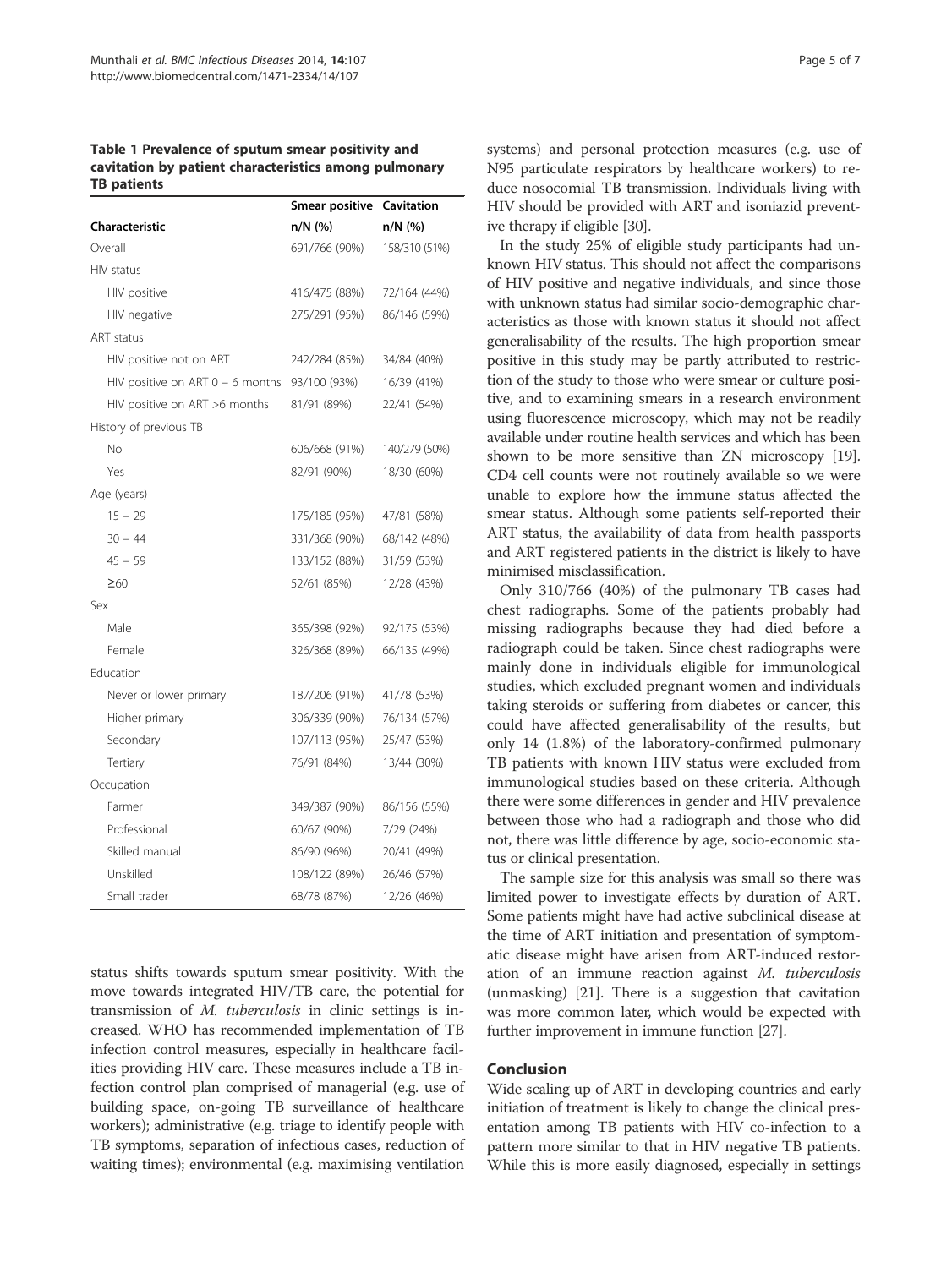| Table 2 Association of HIV and ART status with sputum smear positivity (amongst 766 participants) and cavitation (amongst 310 participants) |  |  |  |  |
|---------------------------------------------------------------------------------------------------------------------------------------------|--|--|--|--|
|---------------------------------------------------------------------------------------------------------------------------------------------|--|--|--|--|

| <b>Outcomes</b>                    | Smear positivity ( $n = 766$ ) |         |                          |                        | Cavitation $(n = 310)$ |         |                          |                        |
|------------------------------------|--------------------------------|---------|--------------------------|------------------------|------------------------|---------|--------------------------|------------------------|
|                                    | Univariable analysis           |         | Adjusted for age and sex |                        | Univariable analysis   |         | Adjusted for age and sex |                        |
| Characteristic                     | Crude OR (95% CI)              | p-value | Adj OR (95% CI)          | p-value <sup>(a)</sup> | Crude OR (95% CI)      | p-value | Adj OR (95% CI)          | p-value <sup>(a)</sup> |
| HIV status                         |                                |         |                          |                        |                        |         |                          |                        |
| HIV positive                       | 1.00                           |         | 1.00                     |                        | 1.00                   |         | 1.00                     |                        |
| HIV negative                       | $2.44(1.37 - 4.32)$            | 0.002   | $2.91(1.53 - 5.55)$      | < 0.001                | $1.83(1.17 - 2.88)$    | 0.009   | $1.97(1.20 - 3.23)$      | 0.007                  |
| ART status                         |                                |         |                          |                        |                        |         |                          |                        |
| HIV positive not on ART            | 1.00                           |         | 1.00                     |                        | 1.00                   |         | 1.00                     |                        |
| HIV positive on ART $0 - 6$ months | $2.31(1.00 - 5.31)$            | 0.095   | $2.33(1.01 - 5.39)$      | 0.091                  | $1.02(0.47 - 2.22)$    | 0.349   | $0.92(0.41 - 2.03)$      | 0.328                  |
| HIV positive on ART >6 months      | $1.41(0.67 - 2.93)$            |         | 1.43 (0.68 – 2.99)       |                        | $1.70(0.80 - 3.61)$    |         | $1.68$ (0.78 - 3.63)     |                        |

OR = Odds Ratio; Adj OR = Adjusted Odds Ratio; CI = Confidence Interval.<br><sup>(a)</sup>Likelihood ratio test p-value.